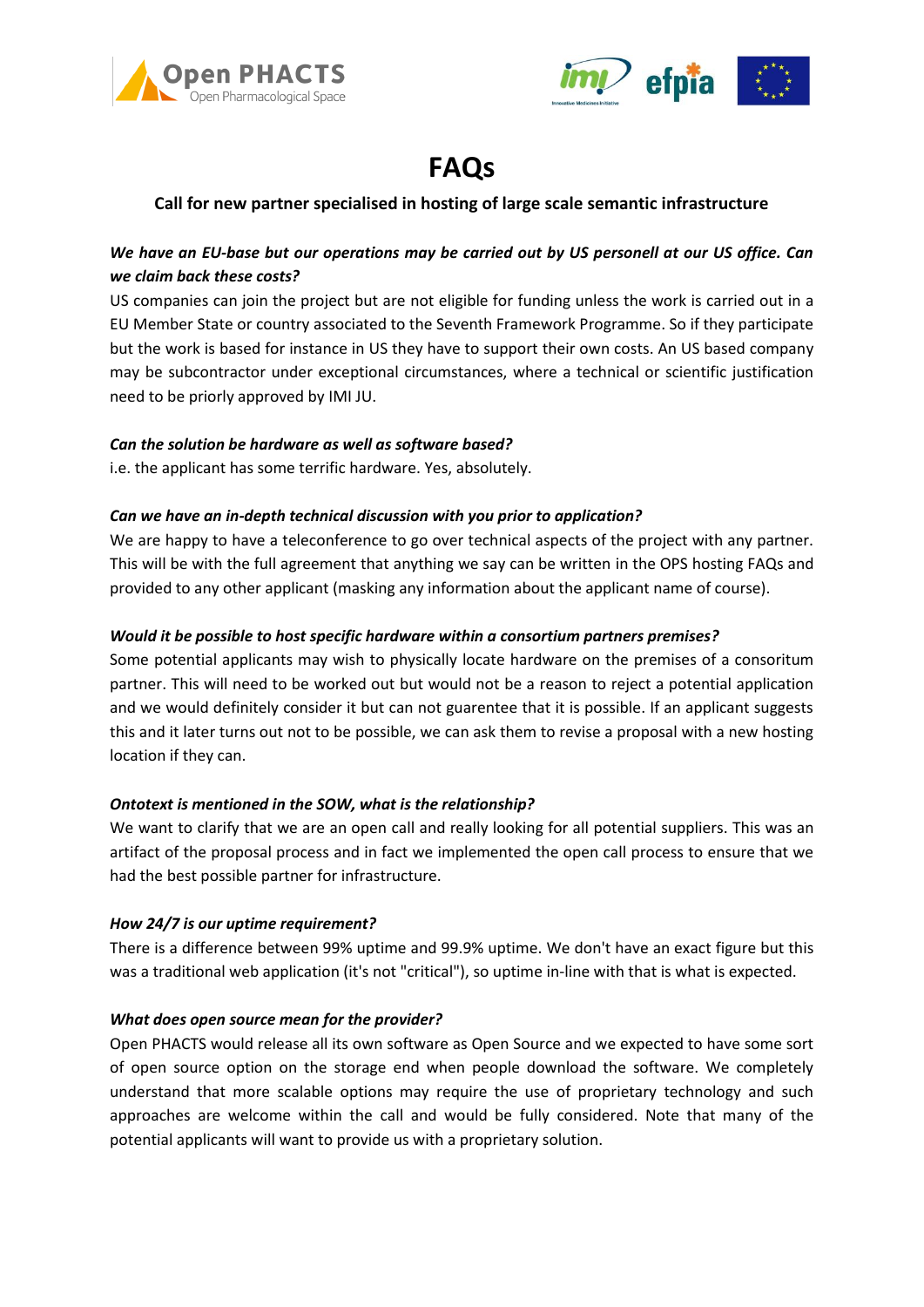



#### *Does the provider have to have domain knowledge?*

That is only one factor in the broad range of factors considered when doing the evaluation. There was a lot of domain knowledge already on the project including knowledge that bridges the semantic web / pharmacology space. One can still be competitive without necessarily having that background.

## *Is Open PHACTS Project looking for a single "total provider", meaning a provider of hardware, base software, RDF Store, …?*

Ideally the provider would provide everything required to host the system, including the hardware. Knowledge of how to effectively store RDF for performant queries are a must, so the provider should have a solution in mind for this (along with performance data as requested in the requirements document). Of course, we are happy to provide advice on specific potential strategies as to their suitability for the partnership

# *Is Open PHACTS expecting the developer of the RDF store solution as a partner, or is acceptable a partner that can provide a scalable solution based in a RDF store from other developer (proprietary or open source)?*

As long as the provider can demonstrate that the chosen RDF store can work well at the scale of data we are using (detailed in requirements document) then the choice of RDF store is purely in the hands of the provider.

#### *Can a proposal include more than one institution (partner)? If that is the case, how should be?*

Yes this is possible. Both institutions have to become partner in the Open PHACTS Consortium and have to split the budget among them. There has to be a clear description what exactly each institution will contribute to the project.

# *The proposal forms don't ask for economic information. Should we include economic data? How? Will you take into account economic reductions?*

We need a rough cost plan of each applicant, including all costs.

# *Do you have any preference about the condition of the service provider institution, whether public or private?*

No, there is no preference.

# *I am still unclear about the commercials. Is the structure such that we should bid the best service possible against the € 300.000,- target price, should we detail costs including margin, is a contribution expected from the additional partner?*

The IMI funding scheme is pretty analogous to the FP7 one, although there is more flexibility. Basically, we have a budget of around 300.000 (IMI contribution) foreseen for this call. The financial rules are as follows:

If you have real costs of 300.000 (mostly composed of personell and traveling to meetings), you can choose if you accept the flat rate of 20% for the overhead or you claim the real overhead (but need to prove that). If you go with the flat rate, the overhead is added, and from this amount you get 75% funding (300.000  $*$  1,2  $*$  0,75 = 270.000). However, when joining the consortium we expect you to